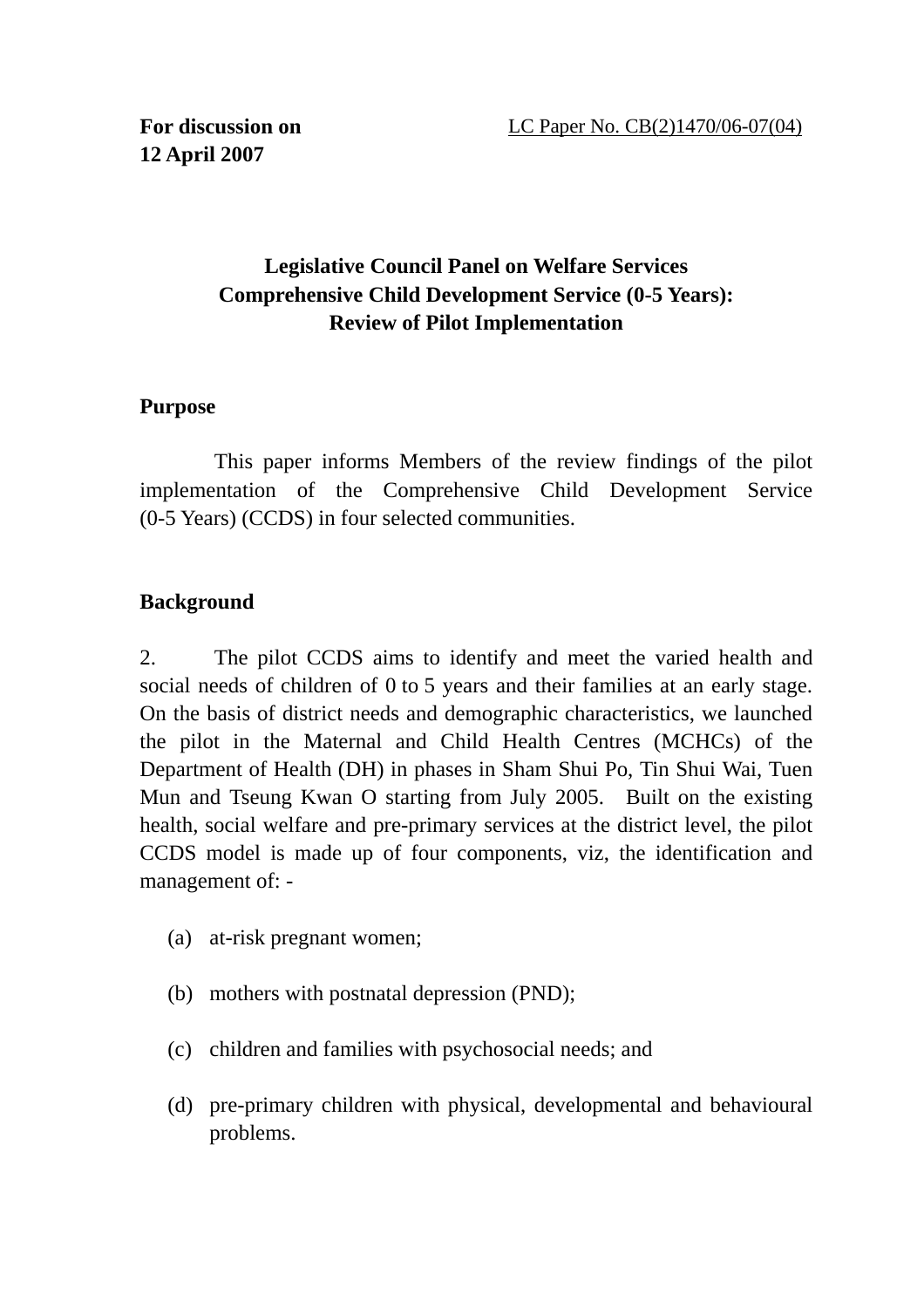3. The CCDS model is underpinned by the multidisciplinary collaboration of nurses, medical practitioners, social workers and pre-primary educators to provide more comprehensive support to children and families in need. Needy children or at-risk pregnant women or families are identified at an early stage and referred to different health and social services units to receive early intervention services. To enhance cross-sectoral collaboration, we have developed a formal referral and feedback system to strengthen communication between the service providers involved in the pilot communities.

4. A total of \$30 million recurrent resources have been allocated to implement, improve and partially extend the CCDS pilot. The bulk of the new provision is used to enhance staffing support in order to launch the CCDS in MCHCs. A review of the pilot implementation has recently been completed. The full report of the review has been uploaded to DH's website, at http://www.fhs.gov.hk/english/reports/files/ccds\_full.pdf.

#### **Review**

## *Scope and methodology*

5. The review covers the implementation experience in the four pilot communities from July 2005 to September 2006. In view of the time constraint, it is a concurrent formative and summative evaluation on the basis of a range of quantitative and qualitative data, including service statistics, client and staff feedback, the evaluation of training and case progress reports.

6. By **formative evaluation**, we seek to examine whether the structural and process changes to service delivery as introduced by the CCDS have been implemented as planned. For example, we have to consider whether the deployment of expertise across different organisations and measures in improving the communication between different service providers have been carried out according to the design of the CCDS model. The formative evaluation also seeks to assess how those changes have impacted on the quality of services and to identify the conditions necessary for their successful implementation. On the basis of service statistics and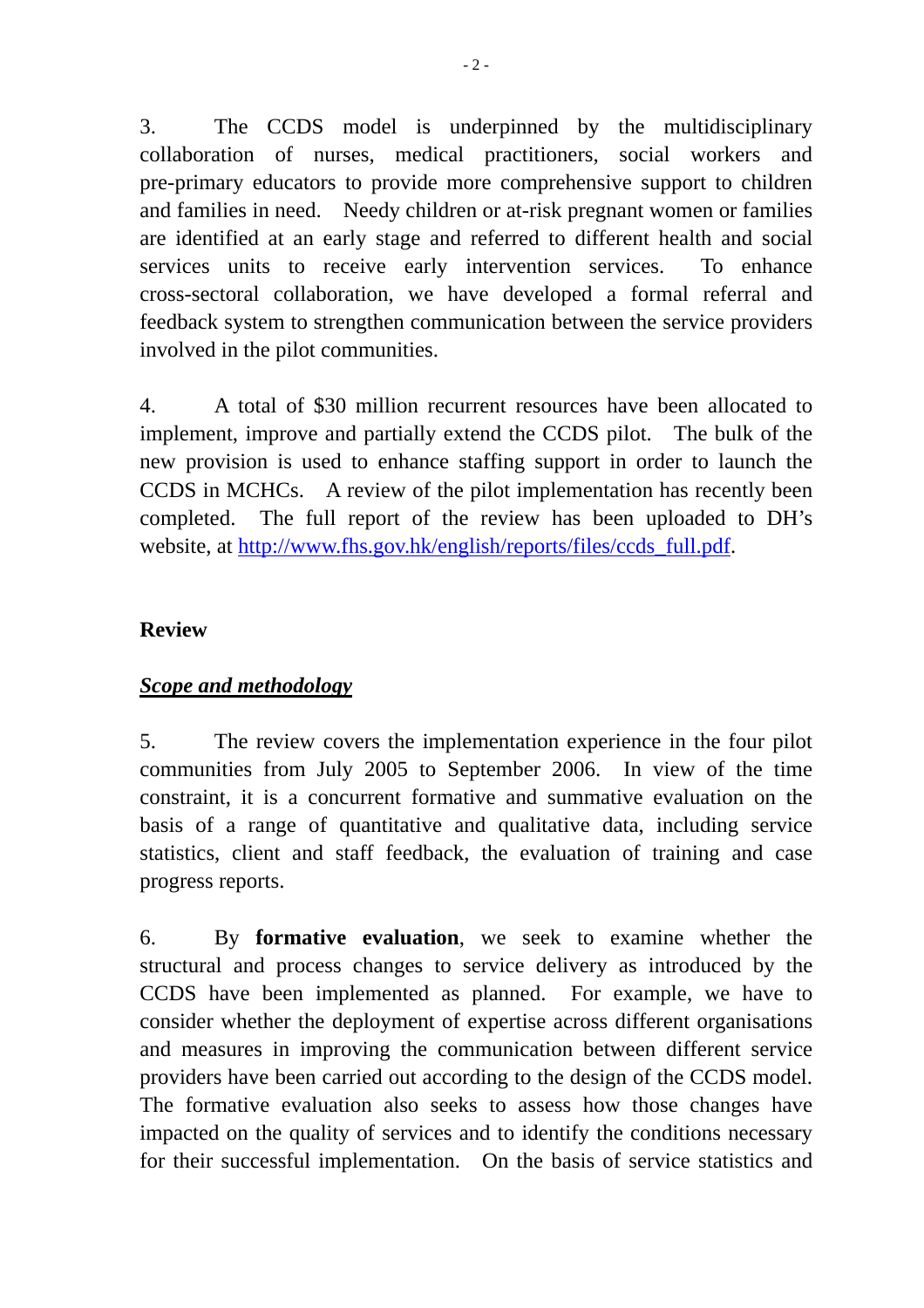client and staff feedback, we have improved the CCDS model on an ongoing basis.

7. By **summative evaluation**, we focus on whether there are changes in the quality of services.

## **Findings**

8. The major evaluation findings of the four CCDS components are set out in the following paragraphs.

## *Identification and management of at-risk pregnant women*

9. At-risk pregnant women, including illicit drug users, teenage mothers, pregnant women with mental illnesses etc., are identified as the target clients in the pilot communities. Target clients with bookings in the antenatal clinics of the Hospital Authority (HA) are screened and managed by relevant professionals, with midwives designated as the coordinators during the antenatal period, until visiting pediatricians from the HA in MCHCs follow up the cases. About 90 at-risk pregnant women have been identified during the trial period.

10. The review shows that under the pilot, the early identification of at-risk pregnant women has improved significantly their access to various health and social services. For example, as more pregnant women with drug abuse are identified during early pregnancy through the proactive effort of a non-governmental organization (NGO), they could have more time to make important decision about their pregnancy. The provision of such services has been made possible through business re-engineering and re-deployment of existing resources of the NGO concerned. Among the 47 at-risk mothers who gave birth during the trial period, seven (out of 15 mothers with drug abuse) underwent drug detoxification successfully or stopped drug use after delivery. While over half of those mothers had either no or improper contraception before pregnancy, all of them have adopted proper contraceptive practices after delivery. Their babies also have full vaccination coverage designed for their age.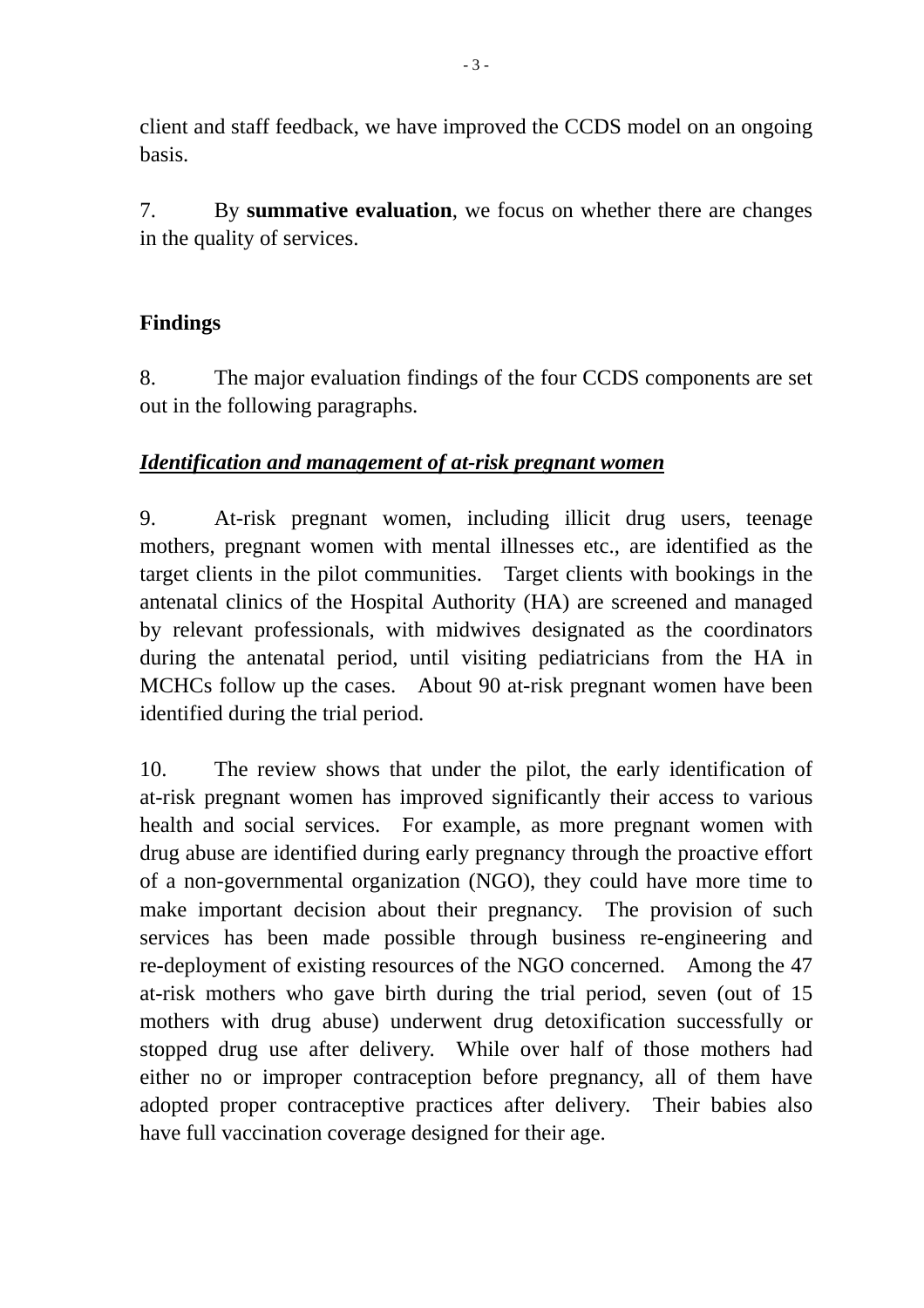11. Clients are highly appreciative of the integrated and multidisciplinary service and professional support they received under the CCDS. Many clients are able to make informed decisions on their pregnancy and lifestyle subsequent to their enrollment in the CCDS. For example, we have witnessed in Sham Shui Po some promising initial results in some clients. Among those 11 mothers with heroin addiction who had given birth, three underwent successful drug detoxification and eight became stable methadone users. Their babies have full vaccination coverage proper to their age.

## *Identification and management of mothers with postnatal depression*

12. Under the pilot, Maternal and Child Health (MCH) nurses are trained to identify mothers with probable PND using the Edinburgh Postnatal Depression Scale (EPDS), and to provide those mothers with supportive counselling. Visiting psychiatric nurses from HA hospitals provide on site counselling and specialized support to mothers with special need. Where necessary, mothers are referred to psychiatry departments in HA hospitals for follow up, including consultation and medication.

13. About 1 200 mothers were identified as probable PND cases during the period. For management of mood problems, about 66% of them have subsequently received counselling service by MCH nurses, while about 28% were followed up by the visiting psychiatric nurses at MCHCs, with some mothers having received counselling by both MCH nurses and visiting psychiatric nurses. In addition to receiving mood management services, less than 10% of these mothers were referred to the Integrated Family Service Centres (IFSCs) to receive social services support.

14. Service statistics indicate that more postnatal mothers in need of mental health support have been identified to receive mental health and social services. Clients commended the support of MCH nurses and visiting psychiatric nurses, though there is still a degree of reluctance among some to accept referrals to psychiatrists due to a perceived stigma and reluctance to attend the specialist clinics. Initial findings show that mothers who underwent the EPDS screening report a better mental health outcome than those who received usual clinical assessment.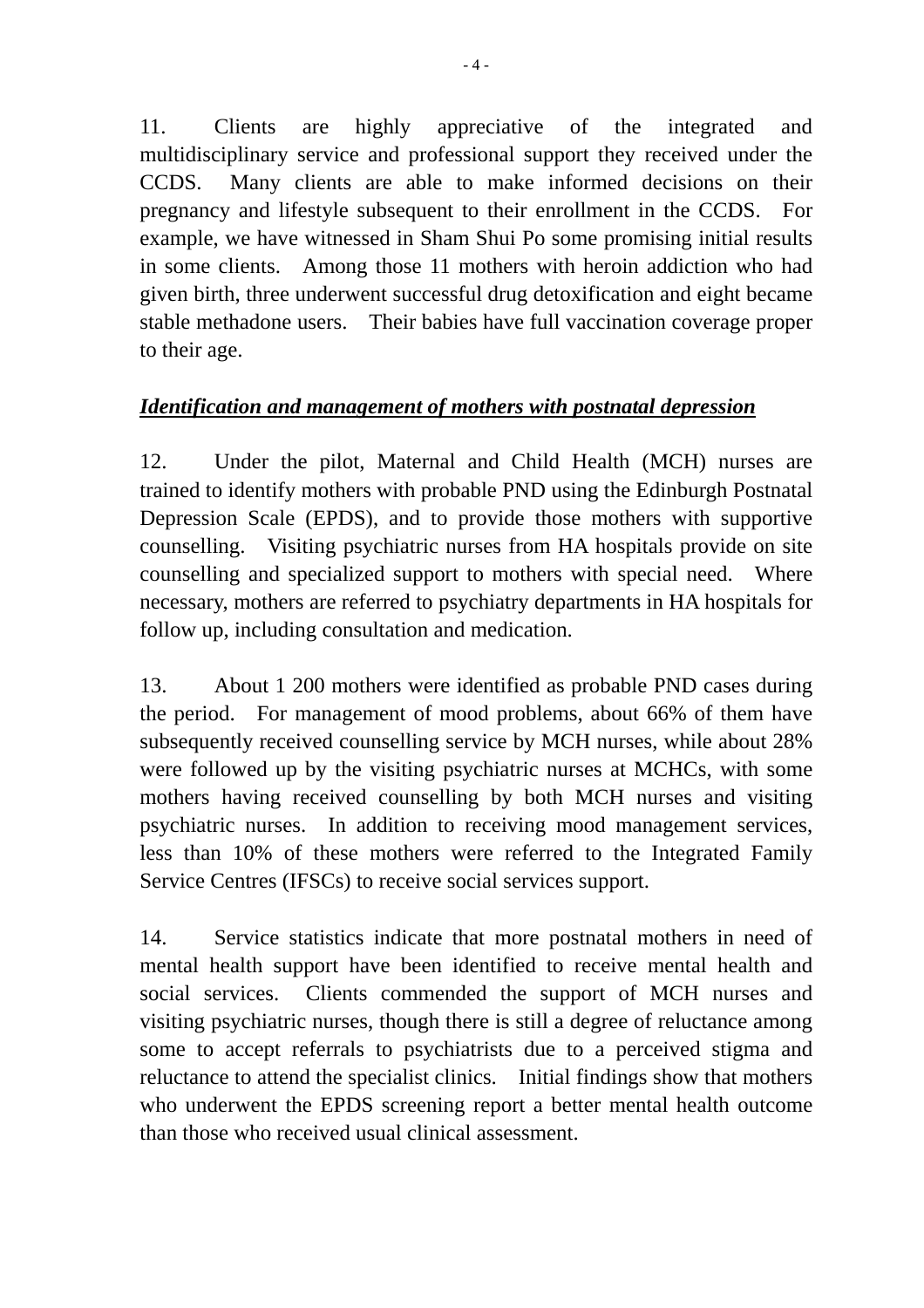# *Identification and management of children and families with psychosocial needs*

15. With an emphasis on strengthening support for clients from socially disadvantaged background, MCH nurses are trained to use a systematic psychosocial need assessment tool, the Semi-Structured Interview Guide  $(SSIG)^1$ , in interviewing children and families with preset demographic attributes, including extended and single parent families, low income families, new arrival families and families with one parent who is a two-way permit holder. Subject to their consent, families identified to be in need are referred to IFSCs to receive individual counselling, supportive group activities etc. Social workers may also meet the clients in MCHCs by appointment if necessary.

16. During the period of trial, over 11 700 new born babies aged under one registered in the pilot MCHCs. Of which, about 31% or 3 680 families were assessed for their psychosocial needs. The majority of families assessed were extended families, low-income families, families with one parent on two-way permit, new arrival families or families with parents with low educational level.

17. Initial findings show that there was an increase in the number of referrals to IFSCs in comparison with the service statistics before the implementation of the pilot. Of those 3 680 families assessed for their psychosocial needs, about 16% or 600 cases were identified with psychosocial needs and recommended for referrals to IFSCs for follow-up support services. Among this group, about 70% or 420 cases accepted such referrals mainly to the 14 IFSCs in the pilot communities on account of, *inter alia*, emotional, marital, child care and financial problems. In cases where the clients still perceive the use of social services a stigma, a more detailed introduction to IFSC services along with follow-up interviews, have been useful to encourage service acceptance.

 $\overline{a}$ 1 The SSIG is developed by a team of psychologists and doctors of DH for MCH nurses. It aims to increase their awareness and facilitate them to use more systematic and structured interview techniques, through asking probing questions, to identify and assess the social services needs for groups of families with certain preset demographic attributes.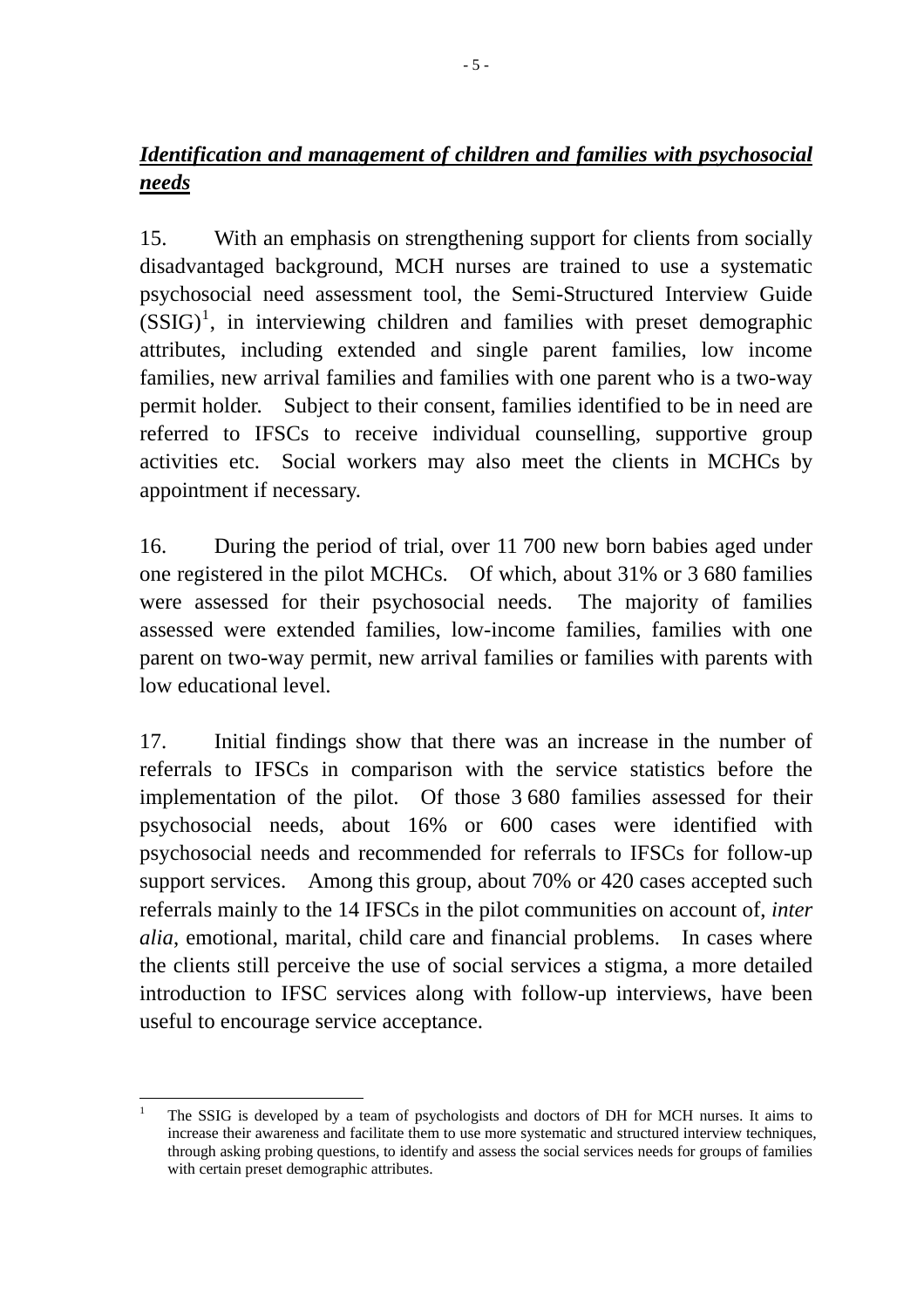18. Clients generally appreciated the support of MCH nurses and social workers. The mental health outcome of the clients who completed the preand post-intervention questionnaire at six months after social services intervention or on case termination has improved. However, MCH nurses have expressed concern on the privacy issue when clients have to discuss their personal problems in open-plan facilities.

# *Identification and management of pre-primary children with physical, developmental and behavioural problems*

19. Pre-primary institutions in pilot communities may make use of the CCDS referral and feedback mechanism to refer children displaying physical, developmental or behavioural problems to MCHCs for assessment. Training has been provided to pre-primary educators to identify and support children with these problems.

20. During the trial period, nearly 100 pre-primary children were referred by pri-primary institutions to MCHCs for assessment. Though direct invitation letters were sent to the pre-primary institutions in the pilot communities, about 40% of them replied in a survey that they were not aware of the CCDS. The reasons for those who did not participate in any CCDS training activities were either because they were not aware of the training or the lack of time and manpower. Some pre-primary educators also reflected that they were receiving or had received similar training in their teacher education courses. That said, pre-primary educators who have used the referral system are satisfied with the service.

21. According to pre-primary educators, most parents are receptive to referring their children to MCHCs for assessment. The default rate of MCHC appointments and the decline rate of subsequent recommended services, such as multidisciplinary developmental assessments at the Child Assessment Service, parenting programmes at MCHCs or speech therapy at HA, is low.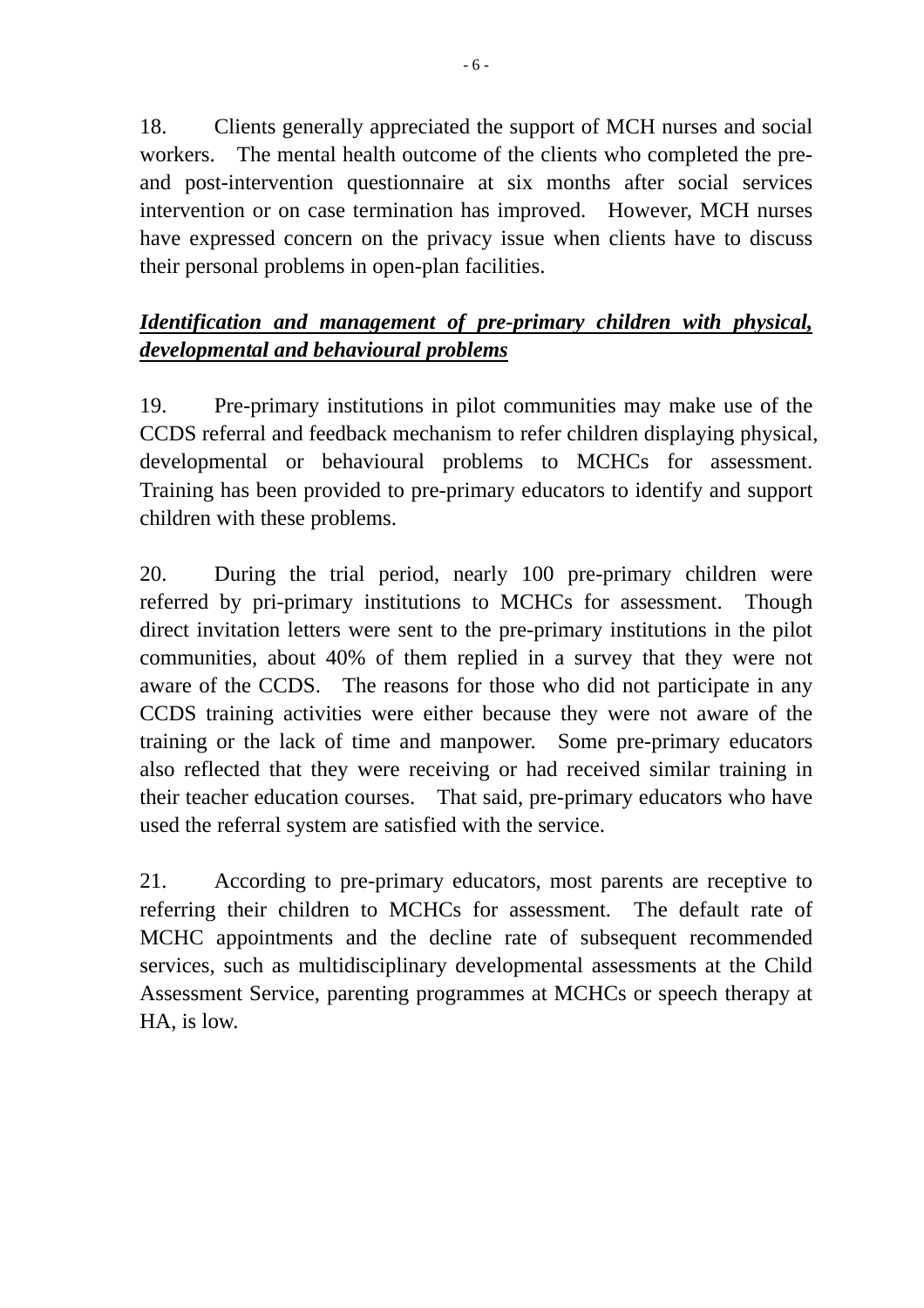### **Observations**

22. The existing service statistics demonstrate the preliminary results of the pilot for one-and-a-half years, and they are not conclusive of the model's long-term effectiveness. More time is required to monitor the long-term effectiveness of CCDS. That notwithstanding, the evaluation results thus far suggest that the CCDS model is worth pursuing. While the service will not address all the problems of young children and their families due to a host of reasons outside the scope of the CCDS, there is early evidence indicating that the CCDS can achieve its primary objective, i.e. the early identification of young children and their families in need and early intervention in meeting those needs.

23. The CCDS has strengthened cross-sectoral collaboration. Service statistics and client feedback show that more children and families in need have accessed and accepted different health and social services. The two components aiming at identifying and managing at-risk pregnant women and families with psychosocial needs have particularly strengthened the support to the socially disadvantaged groups by proactively connecting them to health and social services. There is also initial data to suggest an improvement in the mental health outcome in some client groups.

24. On the basis of our implementation experience, we note that having visiting psychiatric nurses and social workers in MCHCs, where appropriate, reduces the stigmatization and inconvenience to receiving psychiatric and social services. The knowledge, skills and attitude of the front line professionals is also pivotal to the successful implementation of the service. The perception of clients on the competence and professionalism of frontline service providers contributes significantly to their confidence in the latter. With empathy, a caring attitude, perseverance, and good knowledge of services available, both health and social workers are able to encourage the clients to share their personal difficulties and accept service referrals. As regards cross-sectoral collaboration, mutual respect, open communication, responsiveness and flexibility in service delivery and experience sharing are instrumental in ensuring that clients receive the most appropriate services.

25. On the other hand, the lack of privacy for clients when they were interviewed by MCH nurses may have hampered their desire to disclose their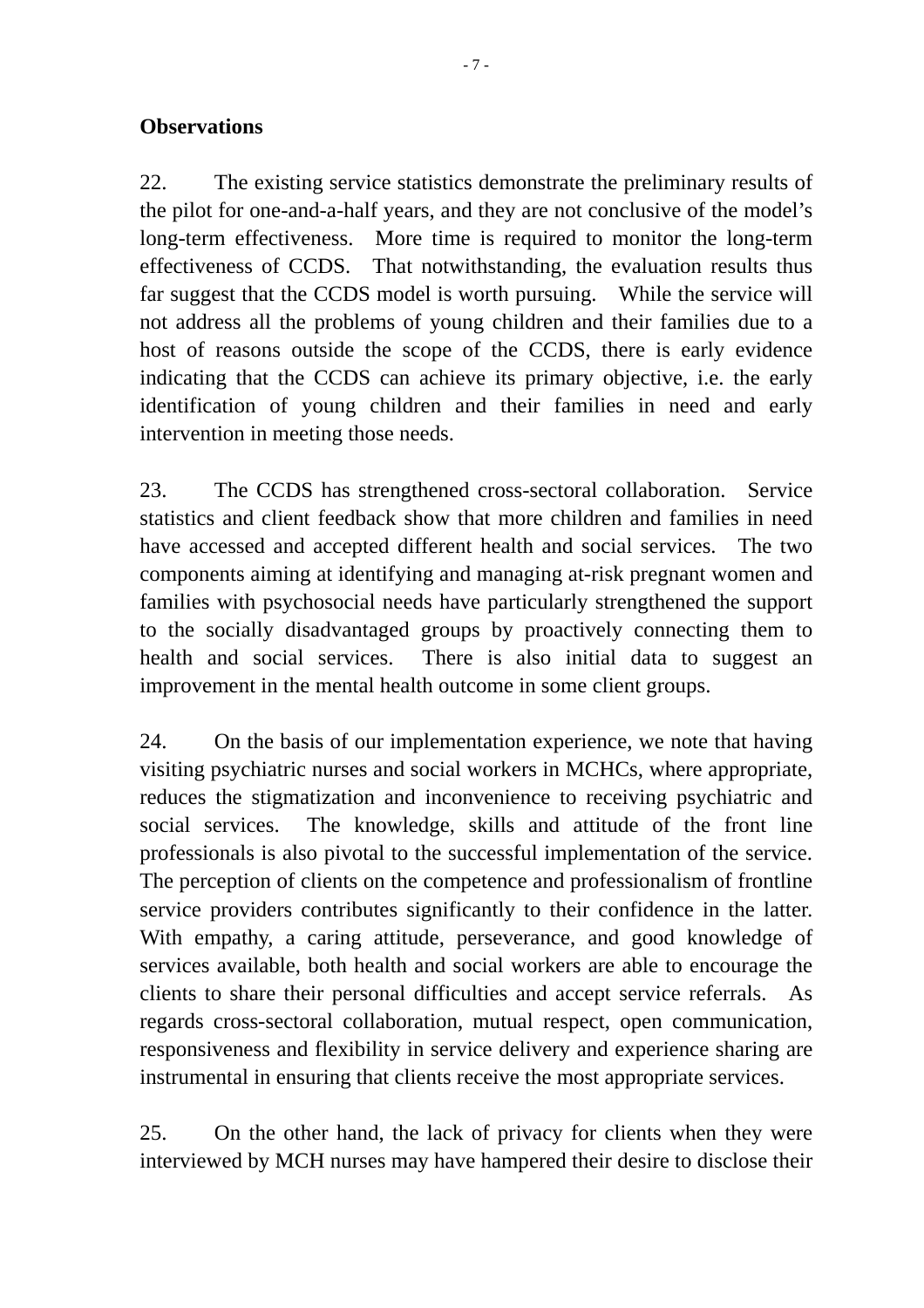personal difficulties. The additional workload, the lack of a sense of self-efficacy etc., may have also caused higher stress and lower morale for some MCH staff. Besides, despite the universal nature of MCHC services, the CCDS pilot has not reached potential clients who do not visit MCHCs personally. There is also room to encourage greater participation of pre-primary institutions.

## **Recommendations**

26. As part of the formative evaluation, improvement measures to address the implementation issues, including the renovation of MCHCs, extra briefing sessions and more structured staff training programme, the development of a cross-sectoral computer interfacing system etc., have been completed or are under planning. While we are encouraged by the positive results of the CCDS pilot, we have also identified various areas for possible enhancement as follows: -

## *Manpower, training and team building*

27. To ensure the smooth implementation of the service, there should be sufficient professional staff who are adequately briefed and trained to meet the increase in workload. Teamwork should be strengthened to enhance staff morale and to ensure smooth implementation.

## *Cross-sectoral collaboration*

28. Although the pilot CCDS has enhanced cross-sectoral collaboration, we should encourage more information-sharing, mutual visits, case discussion and flexibility in managing service boundary issues to better meet clients' needs. Referral procedures and record keeping should be streamlined to mitigate workload.

## *Facilities*

29. There should be sufficient interview rooms in MCHCs to ensure privacy for interviewing clients. A computerised data management system should also be made available to enhance the efficiency in processing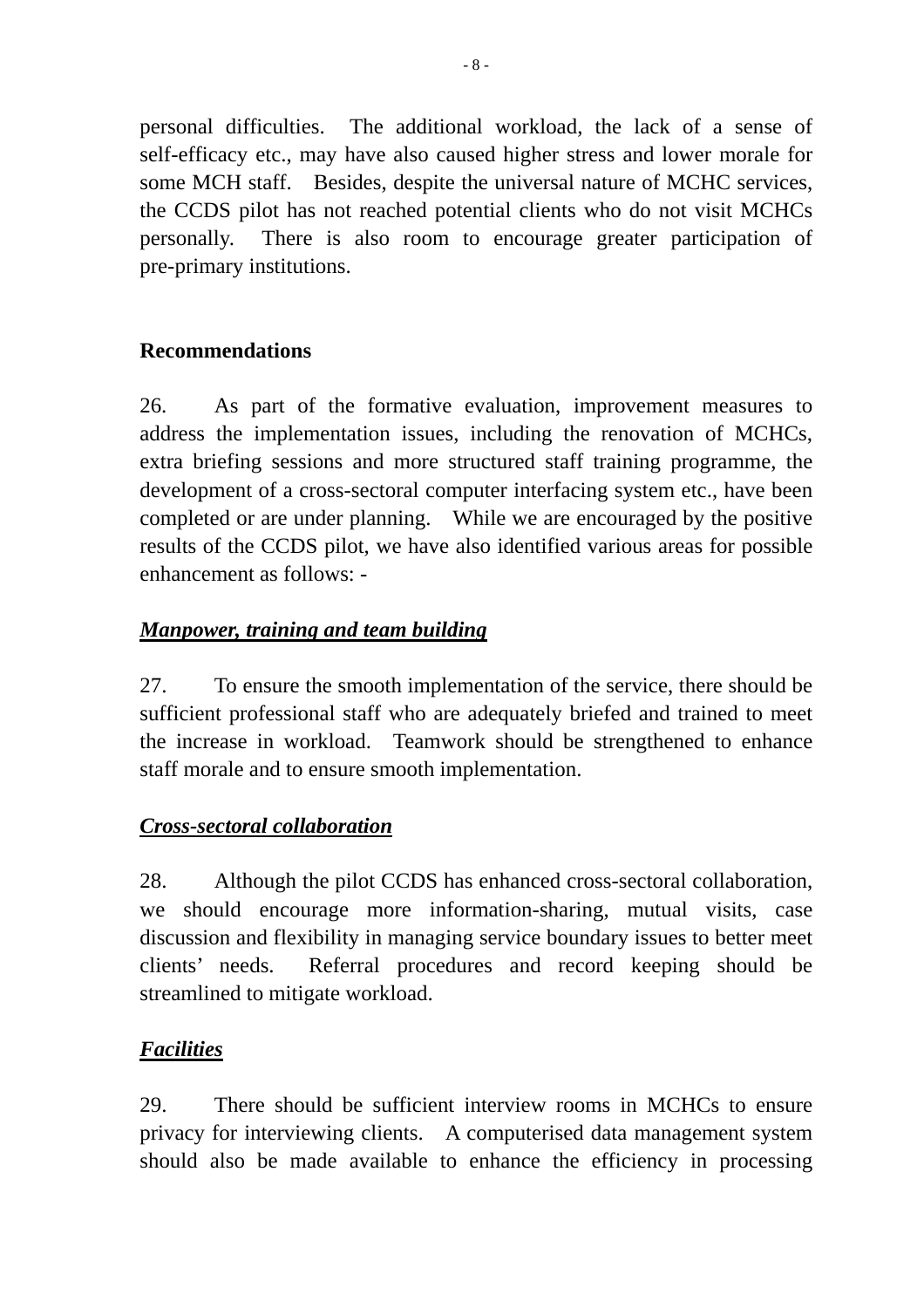#### statistics.

#### *Service coverage*

30. We are looking into ways to improve service coverage, say by advancing the PND assessment to six week postnatal when most working mothers are still on maternity leave. The possibility of having visiting psychiatrists at MCHCs would be explored to further reduce the barrier for women with PND requiring further management by psychiatrists. The utilization of the CCDS by pre-primary institutions could be enhanced through more intensive service promotion at the district level. We are also considering providing briefing and training materials through more user-friendly means, such as producing audio-visual aid instead of providing direct training, to pre-primary educators.

### *Social services support*

31. We are conscious of the need to enhance the follow-up services to deal with the varied needs of children and families identified under the CCDS. To this end, additional resources have been allocated to IFSCs and other social services units to launch a Family Support Programme to reach out to vulnerable families which are unwilling to seek help, including those identified under the CCDS. We will closely monitor the impact of the CCDS on social services support and when necessary, follow up on the resource requirements.

## **Way Forward**

32. In view of the encouraging outcome of the CCDS pilot, we plan to extend the CCDS to all districts in phases and strengthen social services support. We will extend the CCDS to Tung Chung, the whole district of Yuen Long and Kwun Tong in 2007-08 as our next step.

33. Subject to additional resources, it is our plan to complete the territory-wide extension of the CCDS by 2012. The pace of the extension is contingent on district needs and operational readiness of the various implementing agencies. In the interim, we will continue to monitor the